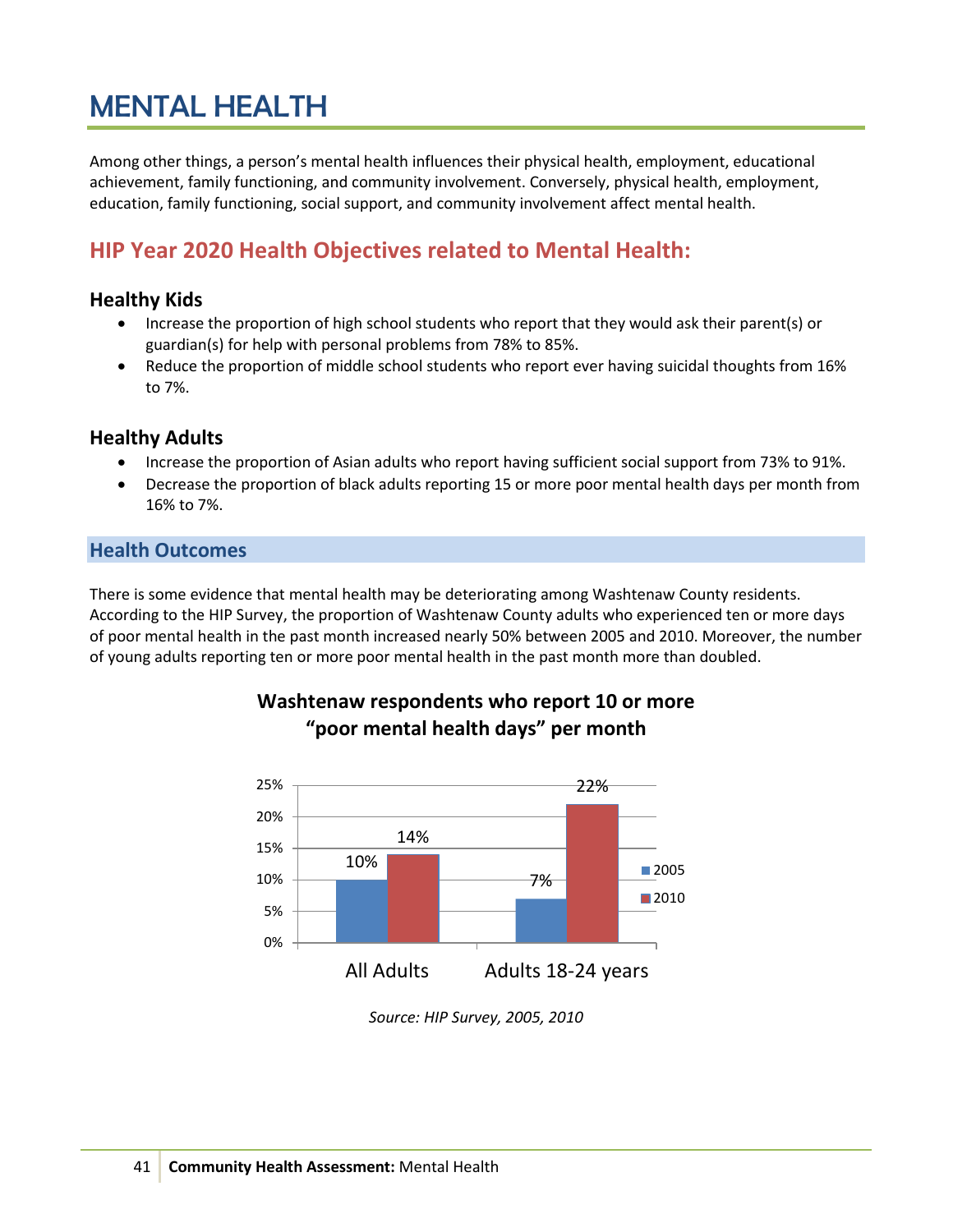In Washtenaw, 16% of adults have been diagnosed with anxiety disorders and 22% have been diagnosed with depression. Those at highest risk for anxiety disorders include veterans, persons who have activity limitations, low-income residents, Ypsilanti residents, students, and young adults. Those at highest risk for depression include residents who are lower income, unemployed, white, have some college, or activity limitations.<sup>[1](#page-3-0)</sup>

Suicide is one potential outcome for persons who have poor mental health. In Washtenaw County, there were 44 deaths due to suicide in 2010. This was up 60% over the previous year (see chart below). This increase appears to be driven by the greater number of suicides in persons 15-24 years as well as those 65 years and older.<sup>[2](#page-3-1)</sup>



**Deaths due to suicide Washtenaw County residents by age group**

In the above table, a blank cell means the number is 5 or lower and so is not displayed.

*Source: Michigan Department of Community Health and Washtenaw County Public Health*

During April 2011 through June 2012, there were approximately nine hospital admissions per week for suicide attempts among county residents. Residents 10-14 years accounted for 40% of these admissions, and over half were associated with drug overdoses. Residents of Milan and Ypsilanti zip codes have the highest suicide attempt admission rates. Nearly 60% of the admissions were for females and 21% for blacks or African Americans, even though they only make up about 1[3](#page-3-2)% of county population.<sup>3</sup>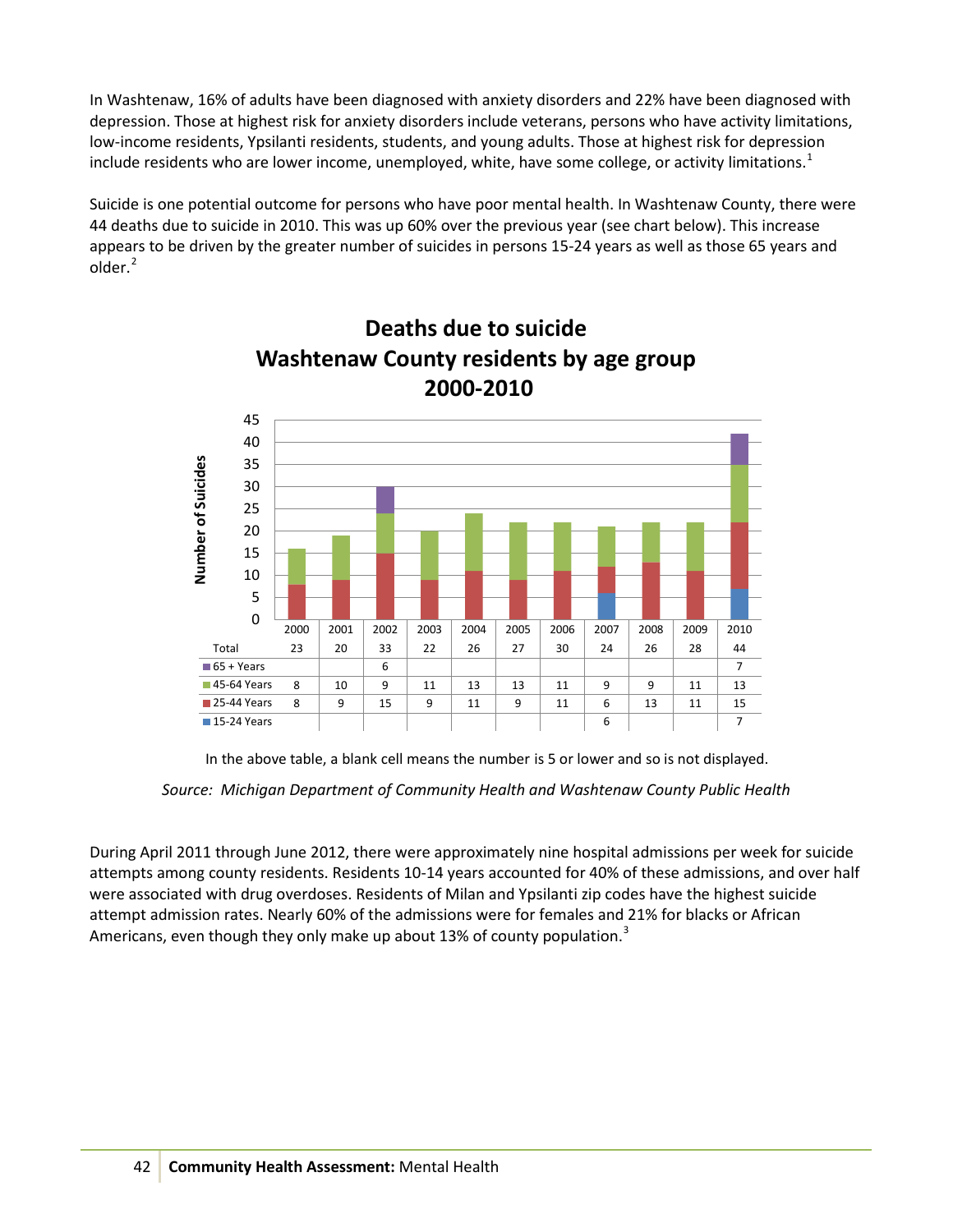## **Health Factors**

#### **Health Behaviors**

Access to firearms increases the use of firearms in suicide attempts and completions. In Washtenaw County, 32% of adults reported firearms are kept in or around their home. Those more likely to report firearms in and around the home are residents of Western Washtenaw (63%) and adults who have served on activity duty in the military  $(62\%)$ .<sup>[4](#page-3-3)</sup>

#### *Social and Economic Factors*

Feeling supported by others may help people avoid or cope with mental health issues. The majority Washtenaw County adults (84%) report that they always or usually get the emotional support they need. Similarly, 80% said that they agree or strongly agree that people in their neighborhoods help each other out. Excluding those who live alone, 68% of county adults say that they eat meals with household members five to seven days per week. Eating meals together can be an indication of how supported people feel in their in family or social settings.<sup>[5](#page-3-4)</sup>

Low-income residents were more likely to report being seen by a health professional for mental health reasons; 19% of those earning less than \$35,000 per year reported being seen in 2010, compared to a county average of 14%. Lower-income respondents were also more than twice as likely to report that they "seriously considered" suicide in the past year (12% compared to 5% on average in the county).<sup>[6](#page-3-5)</sup>

#### *Clinical Care*

There has been a marked increase in the proportion of Washtenaw County adults reporting that they are currently being seen by mental health professional. The proportion has doubled from nearly 7% in 1995 to nearly 14% in 2010.<sup>[7](#page-3-6)</sup>



# **Currently seeing someone for** mental health problem